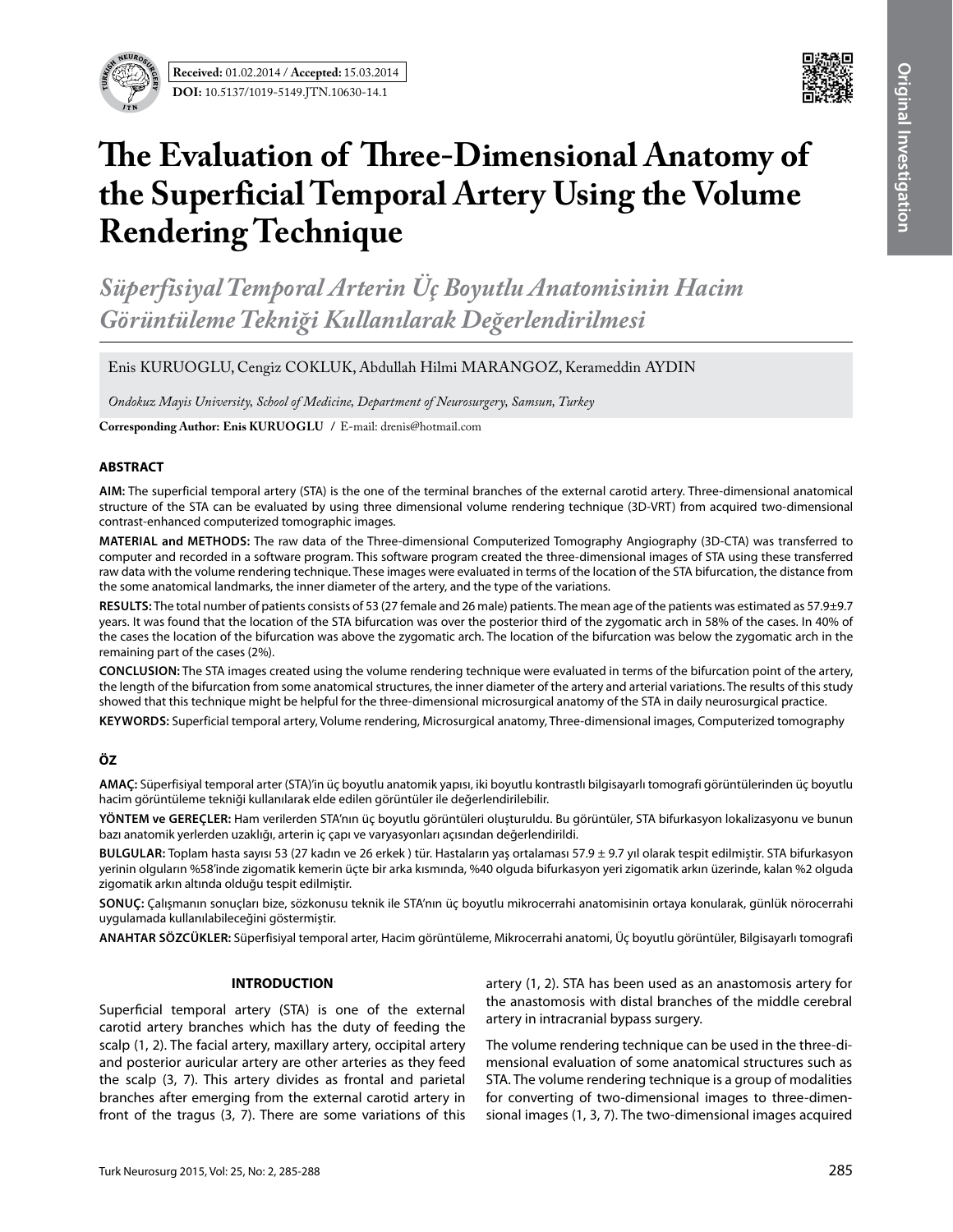by computerized tomography and magnetic resonance imaging are used to create the volume rendered images (1, 2, 3). In this study, we used OsiriX software program for the volume rendering technique to create three-dimensional superficial temporal artery images. The results of this study and the feasibility of this technique are discussed under the light of published medical literature.

# **MATERIAL and METHODS**

Neither additional radiological examination nor drug treatment was performed on any of the patients for this study. The patient population that was brought to our neurosurgery department because of subarachnoid hemorrhage included the cases, and we further decided to perform a 3D-CTA for cerebral aneurysm evaluation. The raw data of the 3D-CTA was transferred to a computational software database and recorded. The purpose of performing 3D-CTA was only the examination of the intracranial vascular pathology after the insult of subarachnoid hemorrhage. Some parts of these raw data were used for examination of the three dimensional anatomy of the STA by using a software program. No additional procedure was done to the patients.

The raw data obtained in DICOM format was transferred to the computer, which already had the OsiriX software program. The computer program created the three-dimensional STA images using these transferred raw data with the volume rendering technique. Three-dimensional images of the STA were evaluated in terms of the general shape of the complex, the location of the STA bifurcation, the distance from some anatomical landmarks, the inner diameter of the artery, and the type of the variations. The location of the STA bifurcation around the zygomatic arch was divided into three groups as above the superior margin of the zygomatic arch, over the zygomatic arch, and below the inferior margin of the zygomatic arch. The distance of the STA bifurcation was estimated according to three anatomical landmarks. One of them was the superior margin of the zygomatic arch if the bifurcation was located above the zygomatic arch. If the bifurcation of the STA was located below the zygomatic arch, the distance of the bifurcation was estimated from the inferior margin of the zygomatic arch. The distance of the artery from the pinna was also estimated in all cases. The inner diameter of the artery was estimated at three different points. One of them was the diameter of the parent artery at the location of the prebifurcation. Another of them was the frontal branch diameter. The last one was the parietal branch diameter. The types of the variations of the superficial temporal artery including frontal and parietal branches were also evaluated (Figure 1 and 2).

## **RESULTS**

The total number of patients was 53 (27 female and 26 male). The age range of the patients was estimated as 57.9±9.7 (Mean±SEM) years. None of any additional processes was performed to the patients throughout the study. The purpose of the radiological examination of the patients was

only diagnosing and examining their own diseases. The radiological images of this examination were retrospectively transferred to a computer. The Three-Dimensional STA images were created with 3D-Volume Rendering Technique by using the OsiriX MD software program.

It was found that the location of the STA bifurcation was over the posterior third of the zygomatic arch in 58% of the cases. The location of the bifurcation was above the zygomatic arch in 40% of the cases. The location of the bifurcation was below the zygomatic arch in the remaining part of the cases (2%).

The superior margin of the zygomatic arch, mastoid tip and lateral epicanthus were selected as anatomical markers for estimation of the length of STA bifurcation. The STA bifurcation was located above the superior margin of the zygomatic arch in 21 patients (40%). The average length of the STA bifurcation from the superior margin of the zygomatic arch was estimated as 1.41±0.77 centimeters in cases with a superiorly located bifurcation. On the other hand, the average length of the STA bifurcation from the inferior margin of the zygomatic arch was estimated as 0.52±0.04 centimeters in cases with an inferiorly located bifurcation. The average length of the STA bifurcation from the mastoid tip was estimated as 3.9±1.26 centimeters. The length of the STA bifurcation from the lateral epicanthus at the same site is another parameter in the estimation of some important anatomical landmarks. The average length of the STA bifurcation from the lateral epicanthus was estimated as 6.58±0.48 centimeters. The length of the STA from the pinna was also estimated. The average length of the STA from the pinna was 0.80±0.11 centimeters. The internal diameter was also evaluated at three different places (parent artery, frontal branch, and parietal branch). The internal diameter of the parent artery of the STA was 0.26±0.04 centimeters. The internal diameter of the frontal branch of STA was 0.18±0.03 centimeters. The internal diameter of the parietal branch of STA was 0.15±0.02 centimeters. The common variations found were frontal branch duplication, parietal branch duplication, and frontal and/or parietal branch re-bifurcations.

## **DISCUSSION**

Three-dimensional anatomical details of the STA can be imaged using the volume rendering technique. Gross microscopic and microsurgical anatomy of the structure may be evaluated using these images. The results of the present study revealed the following details of the STA anatomy. The STA is the one of the terminal branches of the external carotid artery. Digital Subtraction Angiography is still the most sensitive diagnostic procedure in the evaluation of intracranial and extracranial vascular lesions such as aneurysms and arteriovenous malformations (7). At the same time, digital subtraction angiography is expensive, invasive, and brings an associated 1.5% to 2.0% risk of significant morbidity and mortality (9). Computerized tomographic angiography with its three-dimensional advantage is a commonly used diagnostic application for intracranial aneurysm detection. In the published literature, the diagnostic sensitivity of computerized tomographic angiography was reported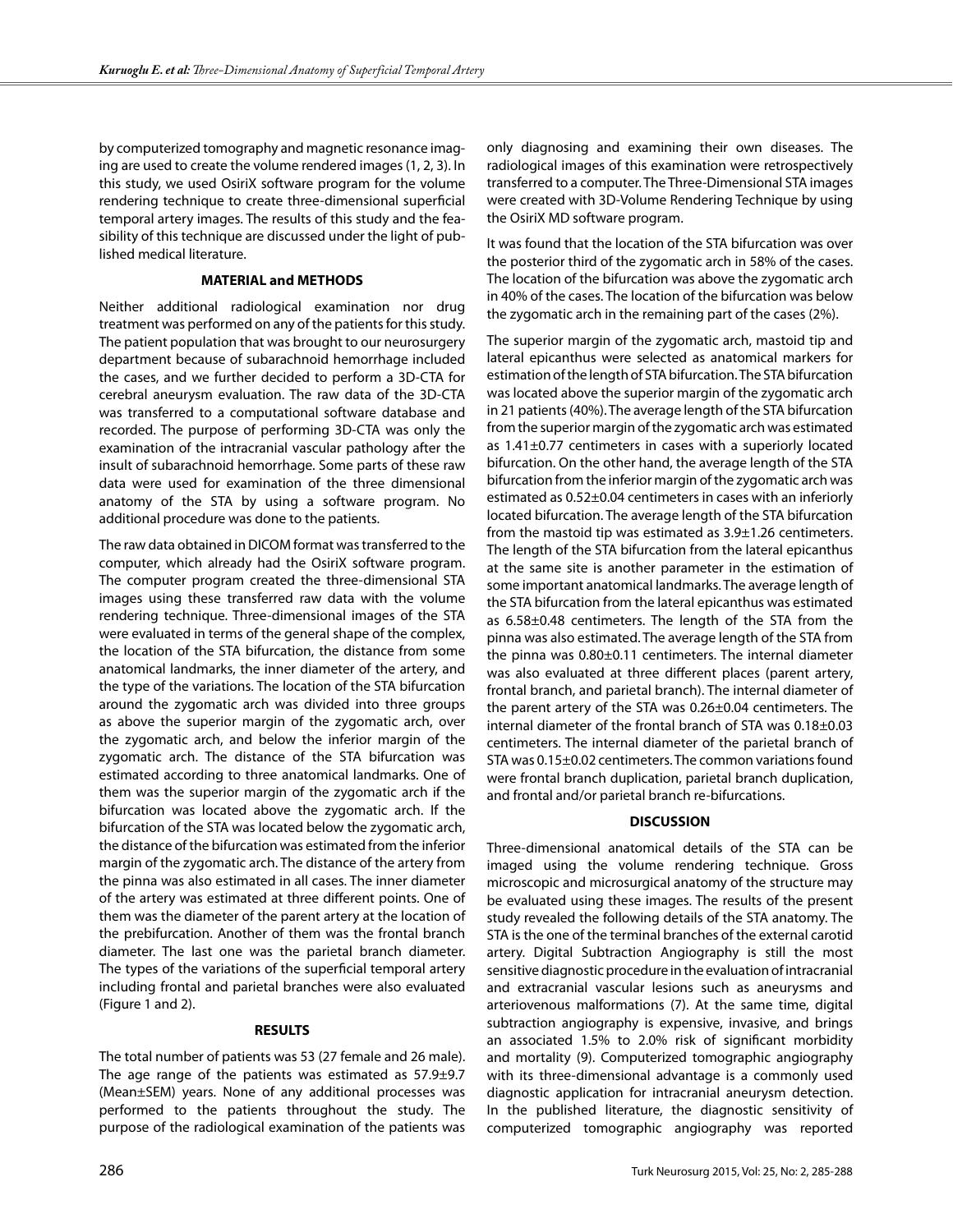between the range of 70% and 96% depending on the size and location of the pathology (4, 6, 8, 10).

The volume rendering technique was first developed based on research at the Mayo Clinic in the 1970s (1). The following advances in image processing hardware and integration of new data manipulation techniques were provided by the University of North Carolina and Pixar (2, 5). Afterwards, some important progress was achieved in parallel with hardware and software advancement in computer technology as well as image processing technology in neurological radiology. OsiriX is software for radiological image processing. Using the software can provide three-dimensional images. The three-

dimensional approach provides modern rendering modes such as multiplanar reconstruction, surface rendering, volume rendering, and maximum intensity projection. In present study, we used OsiriX software for the processing of DICOM images. This software may show the basal cerebral arteries and STA together with the bone structure of the cranial base and orbital cavity.

The results of present study revealed that the location of the STA bifurcation is mainly located over the posterior third of the zygomatic arch. Average distance from the lateral epicanthus was 6.58±0.48 centimeters. The distance from the mastoid tip was 3.9±1.26 centimeters. The gap between the pinna and



**Figure 1:** The three-dimensional volume rendered images of the STA in the lateral view. (MAE: meatus acusticus externus, **STA-FB:** superficial temporal artery-frontal branch, **STA-TB:** superficial temporal artery-temporal branch, **ZA:** zygomatic arch, **LE:** lateral epicanthus).



**Figure 2:** The three-dimensional volume rendered images of the STA with digital estimation in the lateral aspect. (**MAE:** meatus acusticus externus, **STA-FB:** superficial temporal artery-frontal branch, **STA-TB:** superficial temporal artery-temporal branch, **ZA:** zygomatic arch, **LE:** lateral epicanthus).